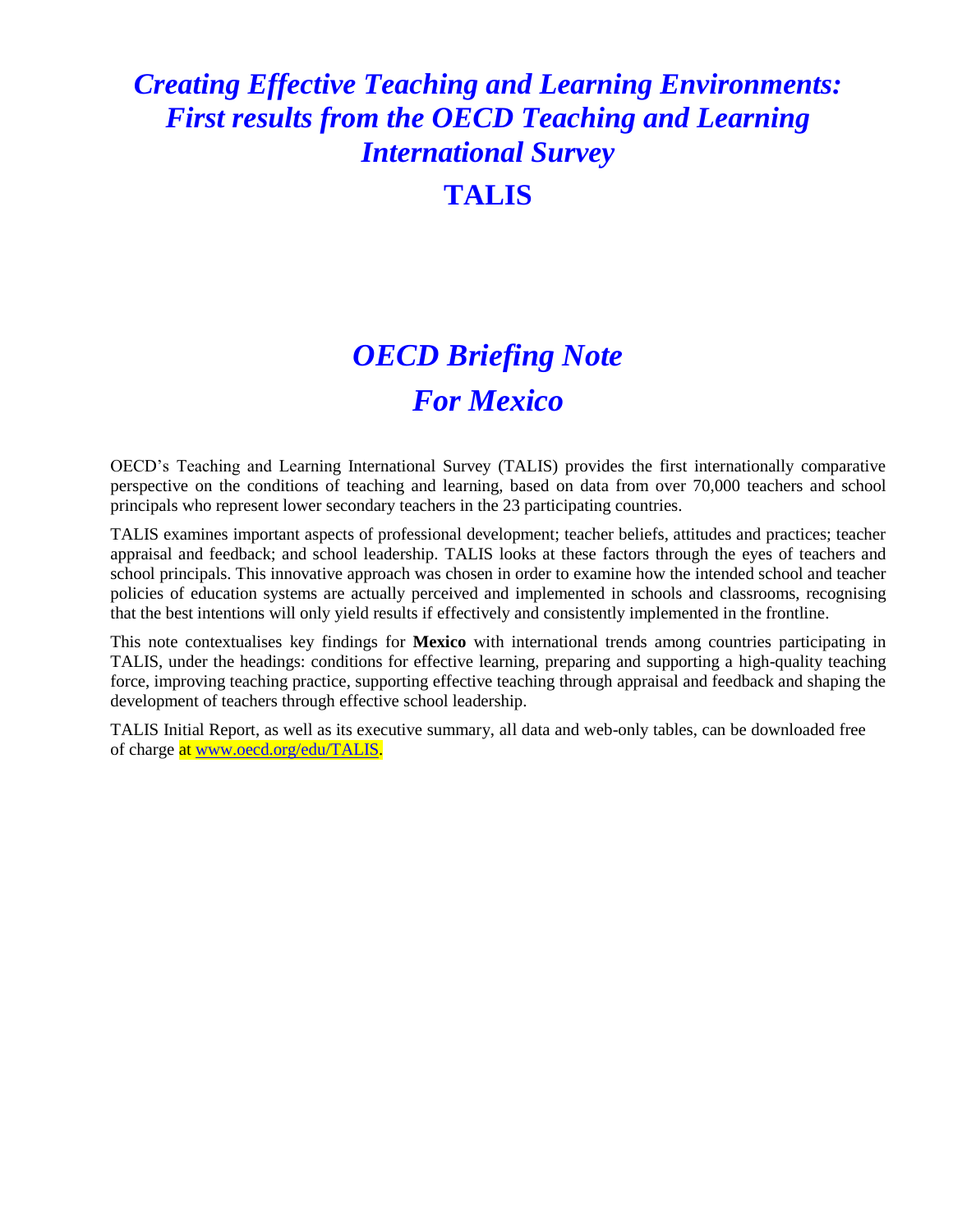# **CLASSROOM CLIMATE, JOB SATISFACTION AND TEACHERS BELIEF IN THEIR EFFECTIVENESS**

*Classroom climate not only has been shown to affect student outcomes and attainment but is a prominent policy issue. Student behaviour and the creation of a safe and productive learning environment can be a challenging dimension of teachers' work. How successful teachers feel they are with regard to their students' education can be linked to productivity and can influence people's actions in the workplace. When teachers envisage effective teaching as a skill that can be acquired, this feeling of self-efficacy can help them better analyse and solve problems. Conversely, those teachers confronting a low feeling of self-efficacy can experience self-doubt and become preoccupied with evaluative concerns if efforts proved unsuccessful.*

# *One teacher in four in most countries loses at least 30% of lesson time because of disruptive student behaviour or administrative tasks, and some teachers lose more than half.*

At least half of teachers in most countries spend over 80% of the lesson time on teaching and learning. However, often time is lost because students are disruptive or because teachers have to deal with administrative tasks. One teacher in four in most countries loses at least 30% of lesson time to these two factors, and some teachers lose more than half (Figure 4.10).

Teachers were also asked about their relations with students as an indicator of school climate. Teacher-student relations varied considerably within countries, although Norway stood out as a country in which over 95% of teachers reported better relations with students than the international average (Figure 4.13).

 Mexico had the highest percentage of teachers working in schools where the school principal reports classroom disturbances as a hindering factor for education, with 72%. A higher percentage of teachers' school principal reported arriving late at school and absenteeism (around 80% respectively) as an important student behaviour hindering the quality of their education. Mexican teachers report that 70% of the lesson time is spent on actual teaching and learning whereas 17% of it is lost because of administrative tasks (country average 9%), and 13% is spent maintaining order in the classroom. However, more so than in the average country, teachers tend to disagree that when the lesson begins, it is necessary to wait quite a long time for students to quieten down (Tables 4.18, 7.3a to 7.3d).

#### *Teachers in the same school vary in terms of job satisfaction and belief in their effectiveness.*

TALIS asked teachers about their job satisfaction and about how successful they feel they are with regard to their students' education (self-efficacy). Norwegian teachers stand out as well above average on both measures. High scores for job satisfaction were also reported by teachers in Austria and Belgium (Fl), while the opposite was true particularly in Hungary. Korean teachers were on average the least positive about their self-efficacy compared with other countries (Figure 4.15). Around 90% of overall variation on these measures is among teachers within schools.

- Mexico has the highest percentage of teachers across TALIS countries who strongly agree that they can make progress with the most difficult students, as well as their capacity to get through to students. Teachers in Mexico also report the highest percentage of teachers, after Norway, who strongly agree that they make a significant educational difference with their students (Tables 7.2a to 7.2d).
- When Mexican teachers were asked the question "All in all I am satisfied with my job", they tended to respond more negatively than teachers in participating countries did on average (Table 4.19). Unlike in some of the participating countries, teachers in Mexico did not relate their job satisfaction to a specific kind of teacher belief about teaching, but to other factors such as: classroom climate, teacher-student relations and their own sense of being effective as a teacher. In contrast, for their perceptions of self-efficacy (making a difference with students' learning), Mexican teachers reported to be slightly more positive than teachers on average.

## *Teachers who have undertaken more professional development tend to feel better equipped to deal with teaching challenges…*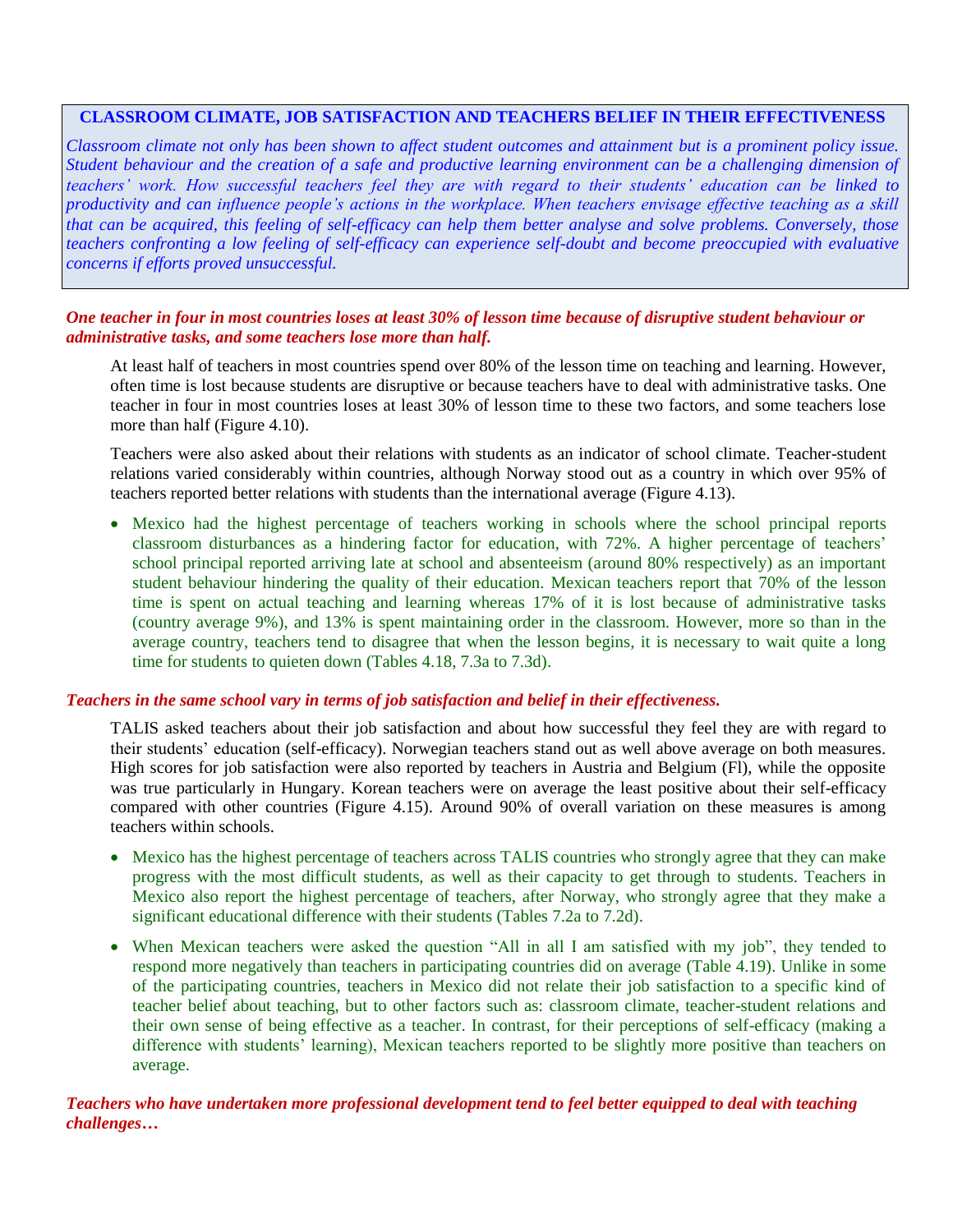In around half of the countries (Denmark, Estonia, Iceland, Italy, Korea, Lithuania, Malaysia, Malta, Mexico, Portugal and Slovenia), teachers who had received more professional development reported significantly higher levels of self-efficacy (Table 7.5a). TALIS also suggests that teachers' participation in professional development goes hand in hand with their mastery of a wider array of methods to use in the classroom, even if it is not clear to what extent professional development triggers or responds to the adoption of new techniques (Table 4.7).

• In Mexico, as in about half of the participating countries, teachers receiving more days of professional development reported a higher self-efficacy. Professional development had a stronger relationship with self efficacy than providing induction processes for teachers or having a mentor.

#### *…but professional development and intervention need to be targeted at individual teachers.*

TALIS identifies close associations between factors such as a positive school climate, teaching beliefs, cooperation between teachers, teacher job satisfaction, professional development, and the adoption of different teaching techniques (Table 4.12). For all of these factors, much of the variation identified was in differences among individual teachers rather than among schools or countries (e.g. Figure 4.3). The implication is that by addressing teachers' attitudes, beliefs and practices as a whole, there is scope for considerable improvement in teaching and learning, but that this may require individualised support for teachers rather than just whole-school or system-wide interventions.

# *Teacher appraisal and feedback can be important instruments to raise self-efficacy, and public recognition can reinforce this relationship.*

In a number of countries, the appraisal and feedback which teachers receive is mirrored in the beliefs in their own teaching abilities, in other words, the more feedback they on their work in specific areas, the more they trust in their abilities to address the respective teaching challenges (Table 7.7a). However, this relationship is not always visible when other factors are accounted for, suggesting that third factors are at play too. In some countries teachers reported higher levels of self-efficacy when they had received public recognition for the improvements and innovations in connection with the appraisal (Austria, Belgium (Fl.), Estonia, Hungary, Ireland, Italy, Korea, Lithuania, Malta, Norway and Spain) and also when innovative practices were part of appraisal and feedback (Brazil, Iceland and Portugal (Table 7.7a).

School evaluation and teacher appraisal show less relationship with classroom climate, in particular once other factors have been taken into account (Table 7.7). School evaluation was also not markedly associated with teacher efficacy (Table 7.7a).

• In Mexico, teachers who have never received appraisal or feedback in their school are more likely to have lower levels of reported self-efficacy, even if the relationship is tenuous only. The same is the case for receiving public recognition from the principal or receiving appraisal of professional development undertake.

#### *Some teaching practices are more closely associated with classroom climate and self-efficacy than others.*

Structured teaching practices were associated with a good classroom disciplinary climate in around half of the countries (Australia, Austria, Belgium (Fl), Bulgaria, Hungary, Ireland, Italy, Korea, Mexico, Portugal and Spain), and in some cases this effect was strong (Table 7.6). These practices were also associated with greater teacher self-efficacy in around the same number of countries, many the same ones (Australia, Austria, Belgium (Fl), Iceland, Ireland, Korea, Malaysia, Mexico, Norway, Portugal and Spain). Similar results were found for teachers who adopted student-oriented teaching practices but the number of countries where such positive associations were evident was smaller (Table 7.6a).

Teacher co-operation tended not to be strongly associated with classroom disciplinary climate, but in just under half of the countries teachers who engage in more progressive forms of professional collaboration such as team teaching were more likely to feel more effective in their teaching (Austria, Belgium (Fl.), Bulgaria, Estonia, Hungary, Iceland, Korea, Poland, Portugal and Spain) (Table 7.6a).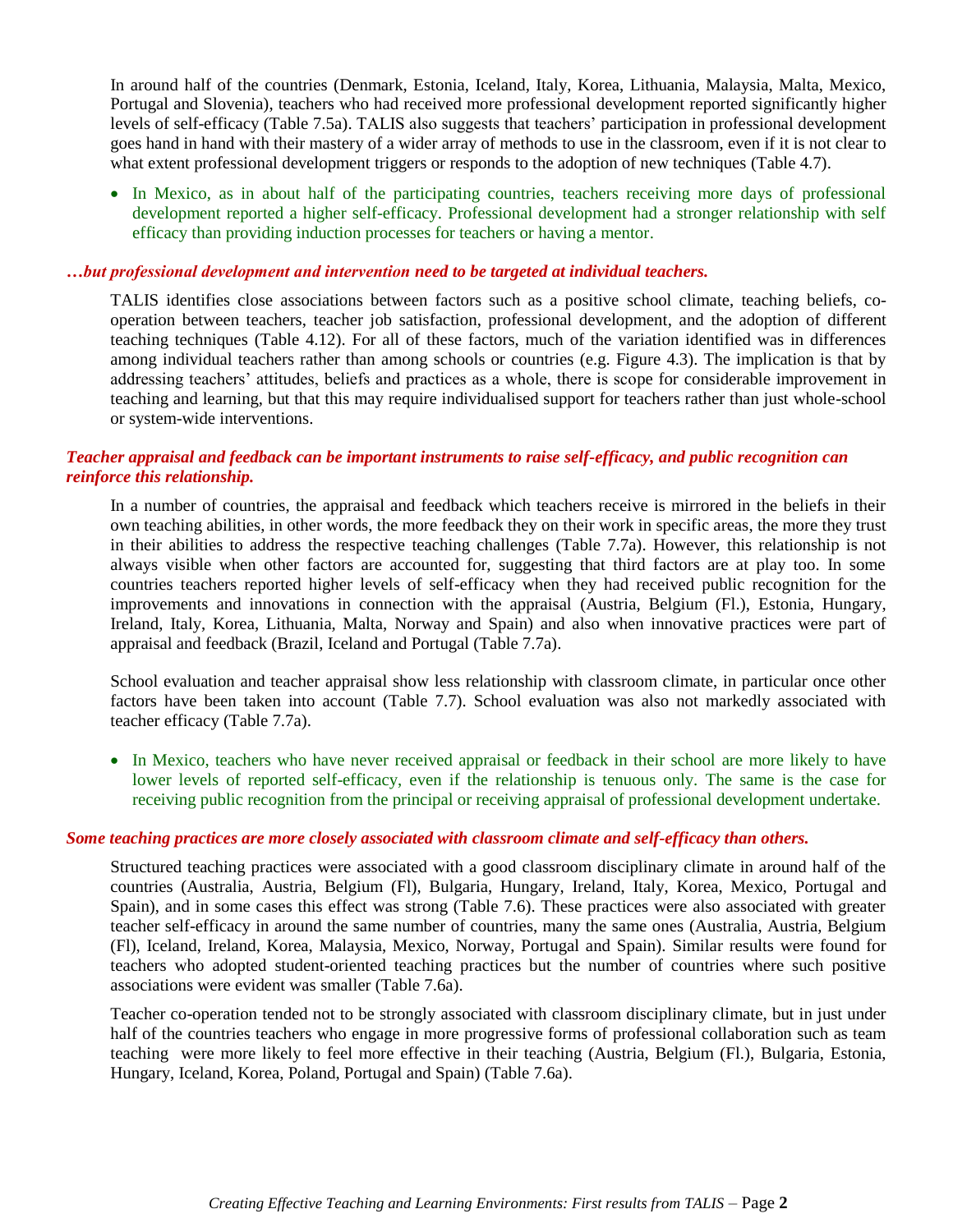# **PREPARING AND SUPPORTING A HIGH QUALITY TEACHING FORCE**

*Education systems seek to provide teachers with opportunities for on-going professional development to fully prepare them for their work and to retain a high-quality teacher workforce. TALIS examined the take-up of professional development, the degree of unsatisfied demand for development and the factors that support or hinder meeting development needs.*

#### *Several findings from TALIS underline the need for a better preparation of teachers.*

More than one teacher in three is in a school whose principal thinks that the school suffers from a shortage of qualified teachers (Table 2.5). This ranges from 12% in Poland to the great majority in Estonia, Mexico and Turkey.

The factors hindering instruction that school principals most frequently cite are a lack of equipment and a lack of instructional support personnel. There is a strong relationship between schools in which a shortage of instructional support staff and of other support staff hinders instruction, an indication that a squeeze on nonteacher resources can affect these two problems together. On the other hand there seems to be no correspondence between a shortage of qualified teachers and average class size. TALIS also found that in some countries, negative aspects of teacher behaviour such as absenteeism or lack of pedagogical preparation often hinder instruction. In Italy and Mexico for example, the majority of teachers are in schools whose principals thought that unprepared teachers hindered instruction (Table 2.8).

• The percentage of Mexican teachers whose school principal report a lack of qualified teachers as a factor hindering learning is almost twice the average of countries (64%, compared to 38% for the TALIS average). A similar difference is shown for principals' reports for a lack of laboratory technicians (65% of teachers compared to 33% on average across participating countries), and to a lesser extent regarding instructional support personnel (65%, compared to 48% for the TALIS average) and other support personnel (69%), although the percentages are still among the highest (Table 2.5).

## *The great majority of teachers participate in professional development…*

Nearly nine teachers in ten reported taking part in a structured professional development activity during the 18 months preceding the survey. This is generally a high participation rate, but there is considerable variation in: *i)* The proportion of teachers participating in different countries: in Denmark, the Slovak Republic and Turkey, one in four reported no professional development. Given the broad definition of professional development used in the survey, this may be a concern (Table 3.1). *ii)* The intensity of participation: in some countries teachers' average participation is a handful of days a year, while in Mexico and Korea it is 30 days or more (Table 3.1). *iii)* Equity issues raised by the participation of various groups within countries: older teachers for example are under-represented and within-country variation is greatest in Korea, Spain, Italy, Poland and Mexico (Tables 3.1a and Table 3.1d). *iv)* The type of professional development activities (Table 3.2).

- The percentage of Mexican teachers who report having followed a professional development course during the 18 months preceding the survey is relatively high in Mexico (92%, with an average across countries of 89%). Mexico also has more than twice the TALIS average number of days of professional development across teachers (34, compared to 15 for the TALIS average). However, participation patterns are highly unequal within the country (Figures 3.2 and 3.3). Mexico shows a particularly pronounced difference of participation of teachers in professional development courses according to their previous qualification level, with teachers with higher initial qualifications showing higher participation rates: In Mexico, those with at least a Masters degree or higher received almost twice the number of days of development as those with less than a Bachelor's degree. Teachers in schools in a village on average took 8 days less than those living in a small town or a large city.
- In all countries except Mexico (89%) and Hungary (79%) the type of professional development that teachers cited most frequently was "Informal dialogue to improve teaching", with 93% of teachers on average reporting this activity during the survey period. For Mexico, attendance at "Courses and workshops" (94%) had the highest participation rate (Table 3.2 and Figure 3.4).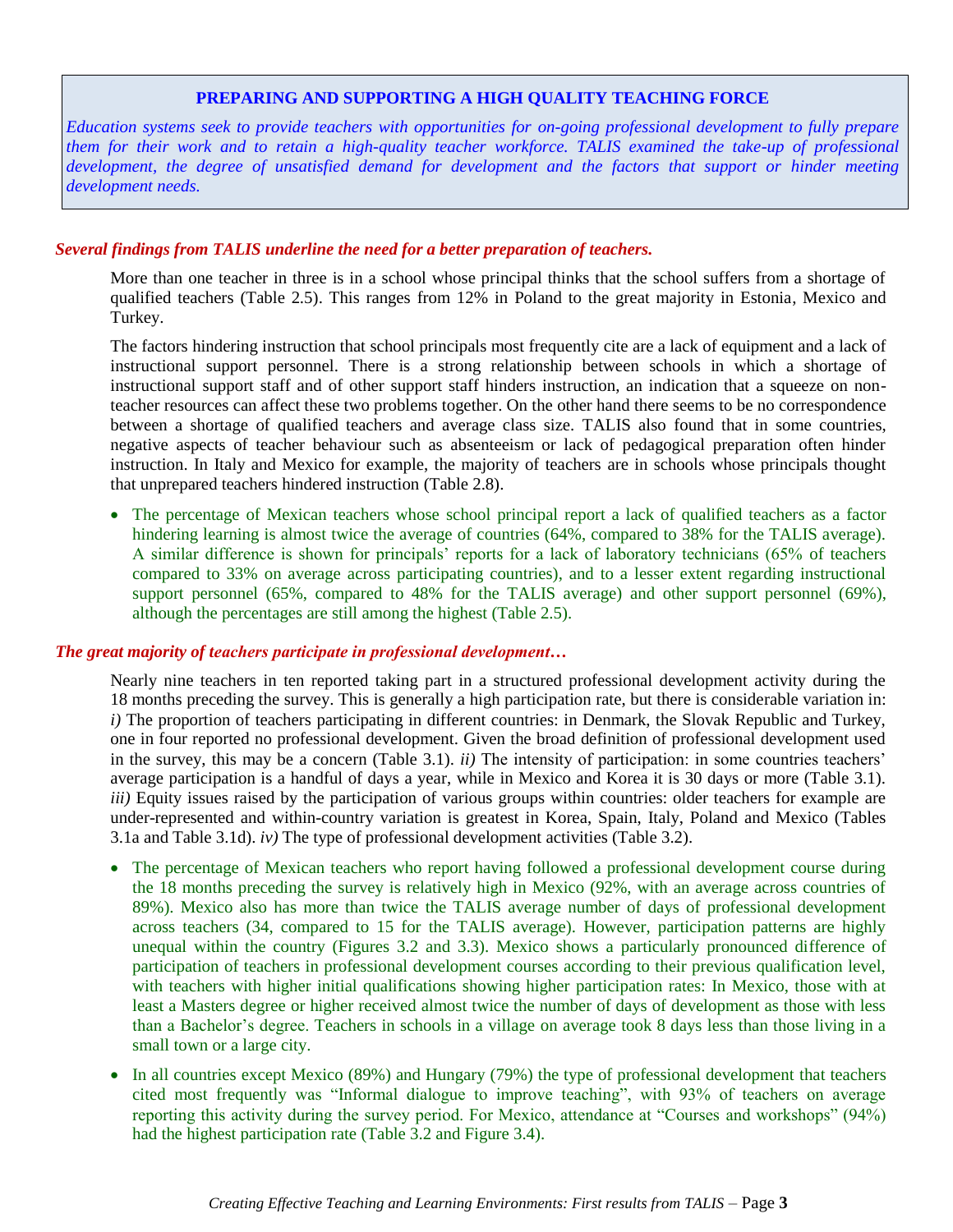On average among the participating countries, some 51% of teachers' professional development was compulsory (Table 3.1). The proportion ranged from about one-third or less in Austria, Belgium (Fl.), Denmark and Portugal to 78% in Malta and as high as 88% in Malaysia. The countries with the highest number of compulsory days on average were Mexico, Bulgaria, Spain, Italy and Korea and those with the lowest were Austria, Belgium (Fl.) and Ireland.

• About 66% of the professional development days were compulsory in Mexico, which is higher than the OECD average of 51% and no doubt influences both the high participation in professional development and the high degree of scheduled time given to teachers to undertake development activities (Table 3.1).

#### *...but half do not think this meets their needs…*

Although the great majority of teachers received some professional development over the previous 18 months, 55% on average reported that they would have liked more. However, teachers' views on this varied widely: In Belgium (Fl.) and Slovenia, two-thirds of teachers felt that they had received enough professional development, while in Brazil, Malaysia and Mexico, over 80% did not. While some degree of unmet need can be expected, its extent in some of the countries will need closer examination (Table 3.3).

 Despite the high participation rates in Mexico (90%), Mexico also has the highest percentage of teachers reporting that they would have liked to receive more development than they did. (Table 3.3).

## *…with unmet demand concentrated in areas relating to dealing with heterogeneous learning groups, ICT and student behaviour.*

Teachers' demand for more professional development appears concentrated in certain areas. In particular, one teacher in three reports a high level of need for teaching students with special learning needs. This indicates a serious issue in terms of teachers' capacity to deal with heterogeneous learning groups. Teachers also frequently mentioned ICT teaching and student behaviour as areas in which they required more development (Table 3.4). It is noteworthy in this context that one teacher in four in most countries reports losing at least 30% of learning time because of disruptive student behaviour or administrative tasks. Since the greatest amount of variation in loss of teaching time is among different teachers within schools, policy attention will need to focus on addressing the skills and dispositions of individual teachers, rather than improving overall school climate and discipline.

 Among the main professional development needs identified by teachers in Mexico, three are above the average of participating countries in TALIS. These concern dealing with heterogeneity in classroom, such as teaching students with special learning needs, teaching in a multicultural setting, and student counselling (Table 3.4).

#### *Policy makers and practitioners need to ensure that incentives and support for professional development are better aligned with the types of activity that are effective in meeting teachers' needs.*

The great majority of teachers reported that the professional development they take part in, across a range of activities, had a moderate or high impact. The greatest perceived impact is in teacher research and qualification programmes (Table 3.8). Yet relatively few participate in this type of activity and those who do often feel frustrated by the lack of sufficient time to devote to them.

• Teachers in Mexico follow the international pattern of most teachers reporting a moderate or high impact from qualification programmes and individual or collaborative research. While participation rates in qualification programmes is low compared with other activities for teachers in Mexico, engagement in research activities is less so, indicating a closer alignment between impact and participation rates for development activities than in some other countries.

#### *Two-thirds of teachers paid nothing for their professional development…*

On average in TALIS countries, two-thirds of teachers paid nothing for the professional development they participated in, and a similar proportion received time from their employers to undertake it. This indicates a significant investment in teachers' professional development on the part of schools and public authorities (Table 3.5).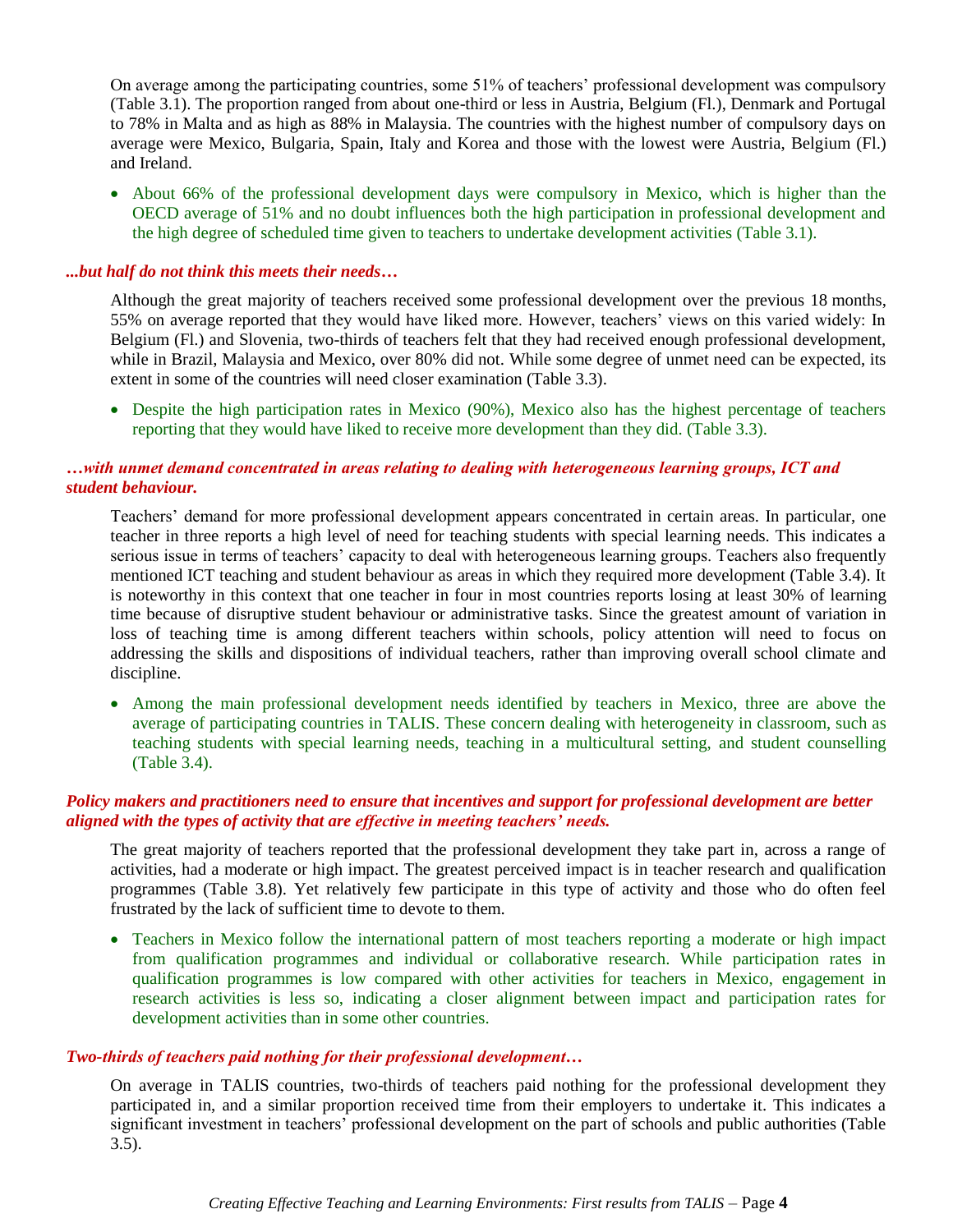• Around 70% of Mexican teachers received scheduled time in order to undertake professional development courses (above the TALIS country average), but 57% had to pay at least some of the costs for it (along with Austria, Malaysia, Mexico and Poland, this is one of the highest percentages among participating countries, the country average being 35%). The percentage of Mexican teachers who had to pay for all the costs of their professional development is twice the average across TALIS countries (19%, compared with the TALIS average of 8%). Mexico, along with Portugal (25%), Brazil and Italy (18% respectively) has one of the highest percentages of teachers having to pay for the full cost of their professional development.

#### *…but free participation is not the only way to stimulate participation.*

However, where teachers paid for their own development, they tended to do more. Those who paid the full cost undertook over twice as much training as those who received it free (Table 3.5a). This partly reflects the fact that courses that are paid for tend to lead to professional qualifications and are more time-consuming. Teachers paying for their professional development are also more likely to feel that they need more than they get. This suggests that free provision is not necessarily the only way of stimulating participation.

 In Mexico and Brazil, where a relatively high percentage of teachers had to pay the full cost of their professional development, teachers were more likely to report cost as a barrier to taking more (about half the teachers reported not being able to take more professional development because these were too expensive). In Mexico, conflict with work schedule (49% of teachers) and family responsibilities also played an important role (37%) in preventing teachers to pursue further professional development. About 20% of teachers in Mexico reported not having the pre-requisites, lack of employer support, or no suitable professional development as barriers. In the case of the last of these, the reported percentage in Mexico is half that reported on average across participating countries (42%) (Table 3.7).

# **IMPROVING TEACHING PRACTICE**

*Teachers' beliefs, practices and attitudes are important for understanding and improving educational processes. TALIS examines a variety of these which previous research has shown to be relevant to school improvement and effectiveness.* 

#### *Teachers tend to be more inclined to see their role as supporting active learning rather than directly transmitting information…*

Two alternative views of teaching emphasise, on the one hand, the teacher's role in transmitting knowledge and providing correct solutions, and on the other, the teacher's role as a facilitator of active learning by students who seek out solutions for themselves. The latter "constructivist" view of teaching generally has more support among the teachers surveyed today than the former "direct transmission" view (Figure 4.2), particularly so in Northern and Western European countries, Australia and Korea but less so in Southern Europe, Brazil or Malaysia.

# *…Nevertheless, structured practices are more common than student-oriented practices, or project work…*

In the classroom, teachers in all countries reported using practices aimed at ensuring learning is well structured ("structuring practices") more often than they used student-oriented practices, such as adapting teaching to individual needs. Both of these teaching practices are used more often than activities such as project work ("enhanced activities"), which require more active participation by the student. This pattern is true in every country (Figure 4.4). Since each of these practices can raise student achievement, there may be scope for countries that make less use of student-oriented and enhanced activities to improve their results by using them more.

It is notable that the domination of structuring practices among countries is to some extent contrary to the general preference for constructivist beliefs, which would be expected to be more closely aligned to studentoriented practices. The factors that prevent teachers from putting their beliefs about teaching into practice require further investigation but this may nevertheless be a source of frustration for teachers.

Teachers of mathematics place greater emphasis on structuring. Teachers in the humanities report that they are relatively more likely to assign project work and other forms of enhanced activities, and in arts and subjects that teach practical skills, to use more student-oriented practices (Figure 4.5).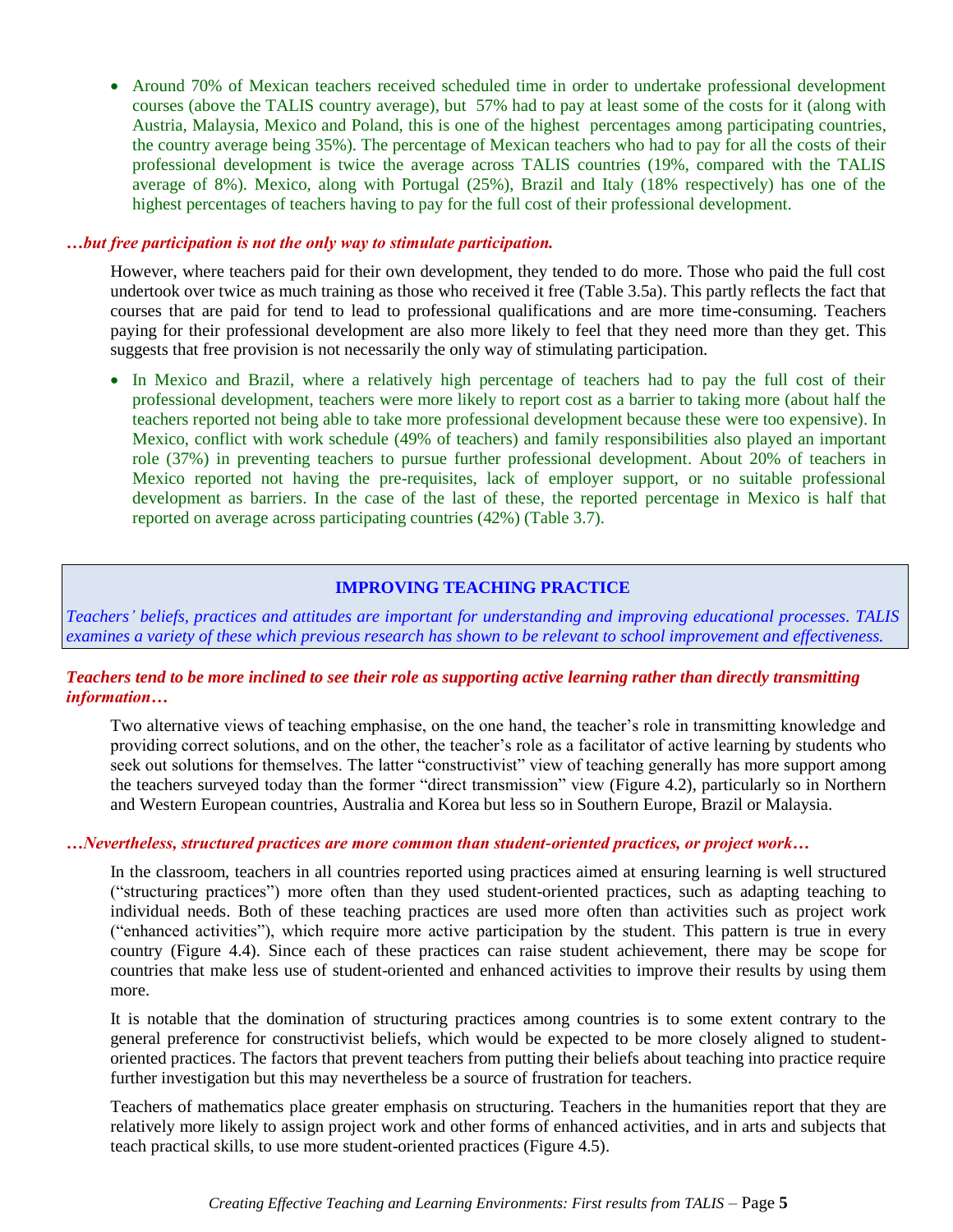Mexico follows these general patterns, except that, as is the case with Brazil, Korea and Malta, there is less of a difference in the extent of the use of enhanced activities and student-oriented practices (Figure 4.4)

# *There is also scope for strengthening teachers' collaboration, beyond exchanging ideas.*

In all countries, co-operation by teachers takes the form of exchanging and co-ordinating ideas and information more often than direct professional collaboration such as team teaching (Figure 4.7). However, there are big differences among countries, with professional collaboration relatively more common in the Slovak Republic, Turkey and Poland and much less common in the Slovenia, Belgium (Fl.) and Spain. Generally, there seems scope to enhance this form of co-operation, which research has shown to raise school effectiveness.

 Mexico is among a number of countries with a more balanced mix between exchange and coordination among teachers, on the one hand, and professional collaboration. The picture is similar in Estonia, Hungary, Korea, Lithuania, Slovak Republic, Poland and Turkey.

# *Teacher-student relations vary across countries, but most variation is within schools, suggesting that some teachers need extra support to establish an effective learning environment.*

Teachers were asked about their relations with students as an indicator of school climate. Teacher-student relations varied considerably within countries, although Norway stood out as a country in which over 95% of teachers reported better relations with students than the international average (Figure 4.13). Within countries, a considerable amount of variation is due to differences among schools, but two-thirds of all variation is among teachers regardless of school or country differences. This suggests that some teachers need extra support to ensure a climate in which to teach effectively.

 Compared with other countries, Mexican teachers differ in their views on teacher-student relations to a relatively high degree. This is also the case for Austria and Turkey, and to a lesser degree, in Brazil, Lithuania, Poland and Spain (Figure 4.13).

Countries with a high mean score for classroom disciplinary climate also have comparatively high mean scores for time on task. This is the case for Estonia and to a lesser extent for Austria, Bulgaria, Hungary, Ireland, Lithuania, Poland and Slovenia.

 Mexico is a notable exception in that teachers view the classroom disciplinary climate quite positively and yet report a relatively low percentage of classroom time spent teaching and learning. As noted above, the time loss in Mexico is due less to noise and interruptions than to the fact that a large proportion of instructional time is spent on administrative activities (see Figure 4.9).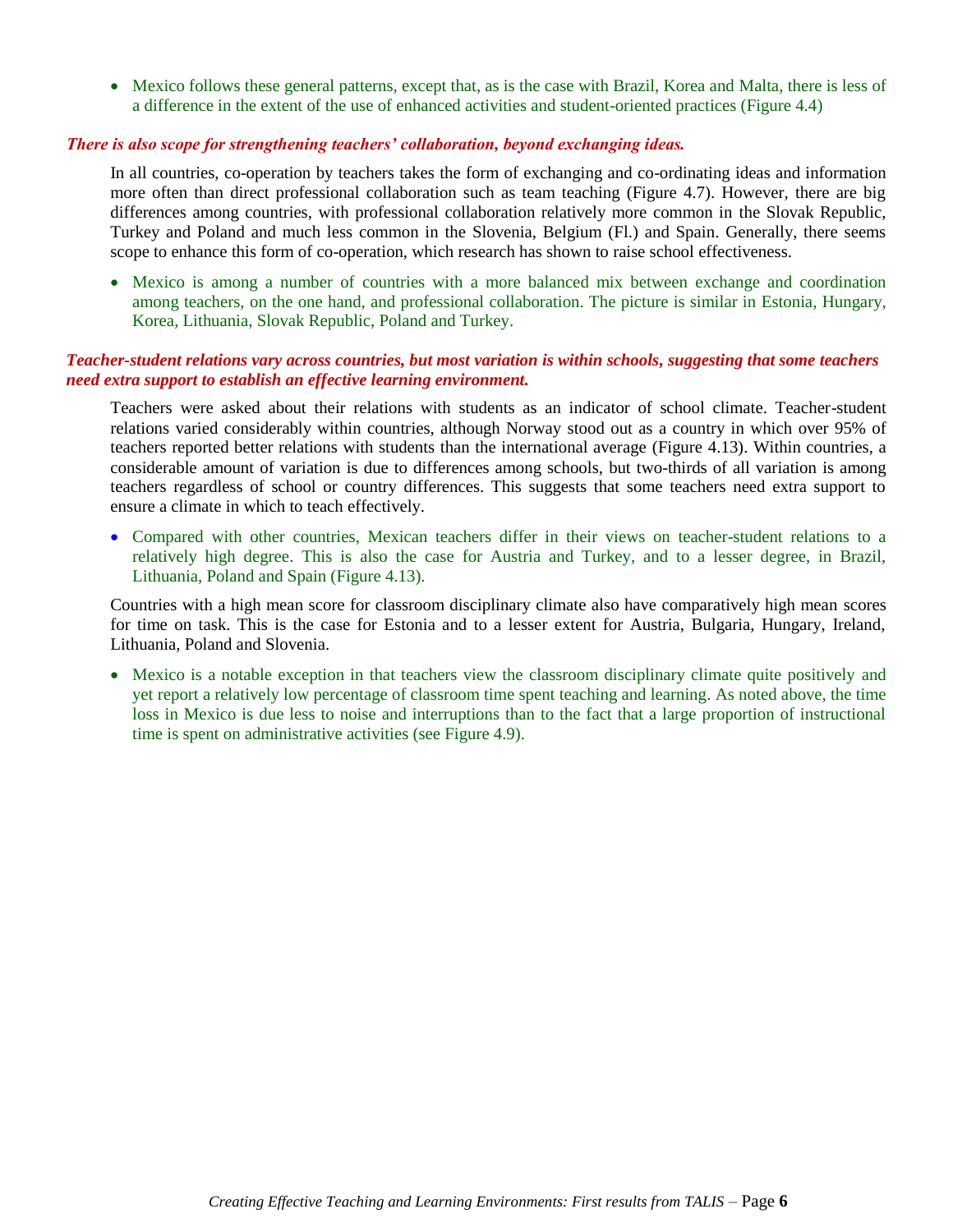## **SUPPORTING EFFECTIVE TEACHING THROUGH APPRAISAL AND FEEDBACK**

*TALIS shows that strong school-level evaluation tends to feed through to better teacher appraisal and feedback, which in turn can feed through to improvements in the classroom. This is true not just for evaluation in general but for specific aspects of teaching, such as teaching students from diverse backgrounds. These links provide important policy levers for policy makers and useful guidance for shaping the framework for evaluating schools to facilitate and improve the work of teachers.*

# *Teachers tend to feel positive about their appraisal and feedback, and see this as having an impact on their teaching skills…*

An important finding of TALIS is that teachers generally respond positively to appraisal and feedback (Table 5.7a). They report that it is fair and helpful for their work and that it increases their job satisfaction and to a lesser extent their job security. In addition, teachers report that it significantly increases their development as teachers (Table 5.7). Teachers' positive perceptions of appraisal and feedback show that it is possible to overcome concerns that have previously been raised about such practices.

- The frequency of the appraisal of and feedback to teachers seems higher in Mexico compared with the TALIS average. Some 30% of teachers in Mexico report receiving appraisal/feedback from the school principal at least once per month compared with 12% on average.
- On average teachers in Mexico are positive about the outcomes of appraisals in terms of the appraisal being fair, helpful to their development, improving their job satisfaction and job security and actually leading to changes in their work practices. In fact, almost 70% of teachers in Mexico reported appraisal and feedback increasing their job security, compared with the TALIS country average of 34%.

Over eight teachers in ten reported that they had received some kind of appraisal or feedback on their work and most were carried out by school principals or other teachers within their school (Table 5.3).

#### *…and see this as having an impact on their teaching skills…*

Not only do teachers report that the appraisal and feedback they receive improves their teaching skills, they also report that it leads to changes in specific aspects of their teaching. Greater emphasis on an aspect of teachers' work in appraisal and feedback is more likely to lead to changes in that area (Figure 5.8-Figure 5.13).

- "Knowledge and understanding of their main subject fields" was one of the two most important aspects when teachers received appraisal and feedback. The other was the "knowledge and understanding of instructional practices in their main subject field".
- Mexican teachers reported that that the appraisal and feedback they received had the strongest impact on the emphasis they place upon improving test scores in their teaching. They also reported a large impact on their classroom management practices. These areas were also important in Australia, Brazil, Bulgaria, Ireland and Slovenia (Table 5.8).

#### *…especially where it is supported with effective school evaluation.*

Between 70% and 80% of teachers work in schools whose school principal reported that school evaluations had an effect on feedback to the school, the appraisal of management and teachers, and helping teachers improve their teaching skills (Table 5.2). This shows why school-level evaluation can be an important driver of school improvement.

 In Mexico (as is the case in Australia, Brazil, Bulgaria, Hungary, Italy, Korea, Lithuania, Malaysia, Poland, Slovak Republic, Slovenia and Turkey), at least half of teachers worked in schools whose school principal reported having at least an annual school evaluation (either an external evaluation or a school selfevaluation). However, external evaluations are relatively more common in Mexico than school selfevaluations.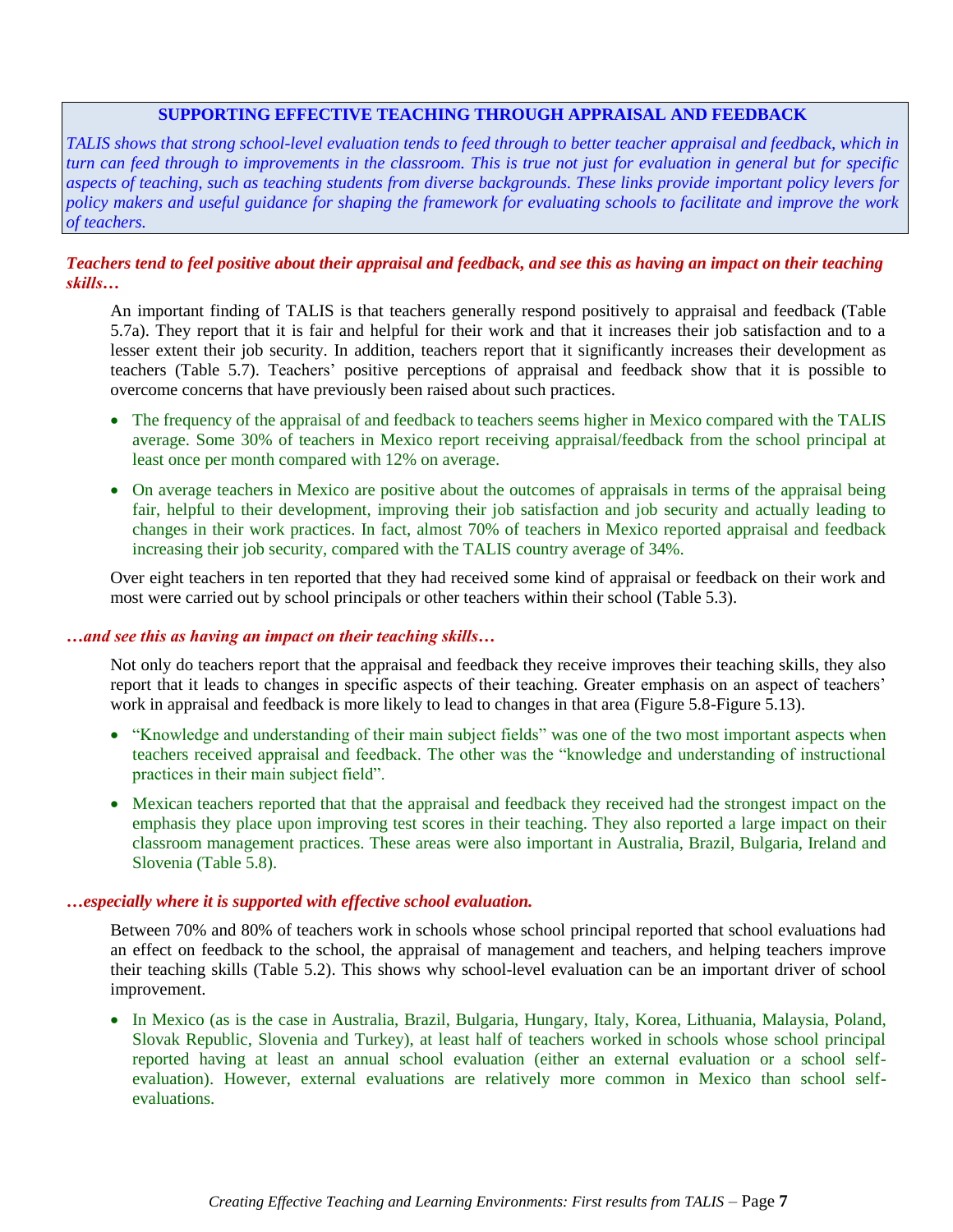- Aspects which are reported by Mexican school principals to be relatively less important in school evaluations are feedback from parents and teaching students with special learning needs. Conversely, student test scores and retention and pass rates were considered to be particularly important (Table 5.1a).
- Publication of the results of school evaluations is reported as more common in Mexico than in TALIS countries on average (75% of teachers in Mexico work in schools where their school principal say this happens compared with 55% for TALIS average).

#### *But the framework for evaluating education in schools is weak in a number of areas and countries...*

At the same time, on average across TALIS countries 13% of teachers receive no appraisal and feedback on their work as teachers in their school. This was particularly apparent in Ireland and Portugal where over one-quarter of teachers had no appraisal and feedback and in Italy and Spain where around half of teachers had none (Table 5.3).

Furthermore on average just under one-third of teachers across TALIS countries worked in schools that had not been subject to an external evaluation in the previous five years. An average of one-fifth worked in schools that had not conducted a self-evaluation (Table 5.1).

In schools that are not evaluated, teachers are less likely to benefit from appraisal or feedback, as is the case of Korea, for example. This suggests that where school evaluation takes place, appraisal and feedback for individual teachers is encouraged.

• In Mexico and Malta, teachers in their first two years at a school are much more likely to receive more appraisal and feedback in schools with formal induction processes. For example, among teachers in Mexico who had received no appraisal or feedback in their school, 78% were in schools that had no formal induction process.

#### *…and teachers do not receive recognition for effective teaching...*

As shown in Figure 5, on average across TALIS countries, three-quarters of teachers report that they would receive no recognition for increasing the quality of their work. A similar proportion report that they would receive no recognition for being more innovative in their teaching. In addition, only around one half of teachers across TALIS countries reported that their school principal used effective methods to determine teachers' performance (Table 5.9).

Additionally, three-quarters of teachers reported that, in their school, the most effective teachers do not receive the most recognition and that their school principal does not take steps to alter the monetary rewards of a persistently underperforming teacher (Table 5.9). A similar proportion reported that, in their school, teachers would not be dismissed because of sustained poor performance.

The lack of recognition and incentives for teachers to develop their teaching and improve their effectiveness runs counter to efforts to lift school improvement. The resources devoted to countless school improvement initiatives across countries are not matched with either incentives or recognition for teachers to improve their own effectiveness. It would appear that an appraisal system and career structure that focuses upon and promotes innovation and effectiveness would better assist school improvement programmes and efforts to increase school effectiveness.

In schools that are not evaluated, teachers are less likely to benefit from appraisal or feedback. In Korea, for example, a teacher in a school that has not been evaluated is more than twice as likely not to receive appraisal or feedback as one in a school that has been evaluated. This suggests that where school evaluation takes place, appraisal and feedback for individual teachers is encouraged.

- Mexican teachers are more positive regarding appraisal and feedback in their school than is the case on average across TALIS countries. 89% of teachers in Mexico agree or strongly agree that the principal uses effective methods to determine whether teachers are performing well or badly (TALIS average 55%). 43% agree or strongly agree that they will receive an increased monetary or non-monetary reward if they improve the quality of their teaching (TALIS average 26%) (Table 5.9).
- In Mexico, 47% of teachers worked in schools whose school principal said they report underperforming teachers to another body always or most of the time (12% for the TALIS country average). In Mexico at least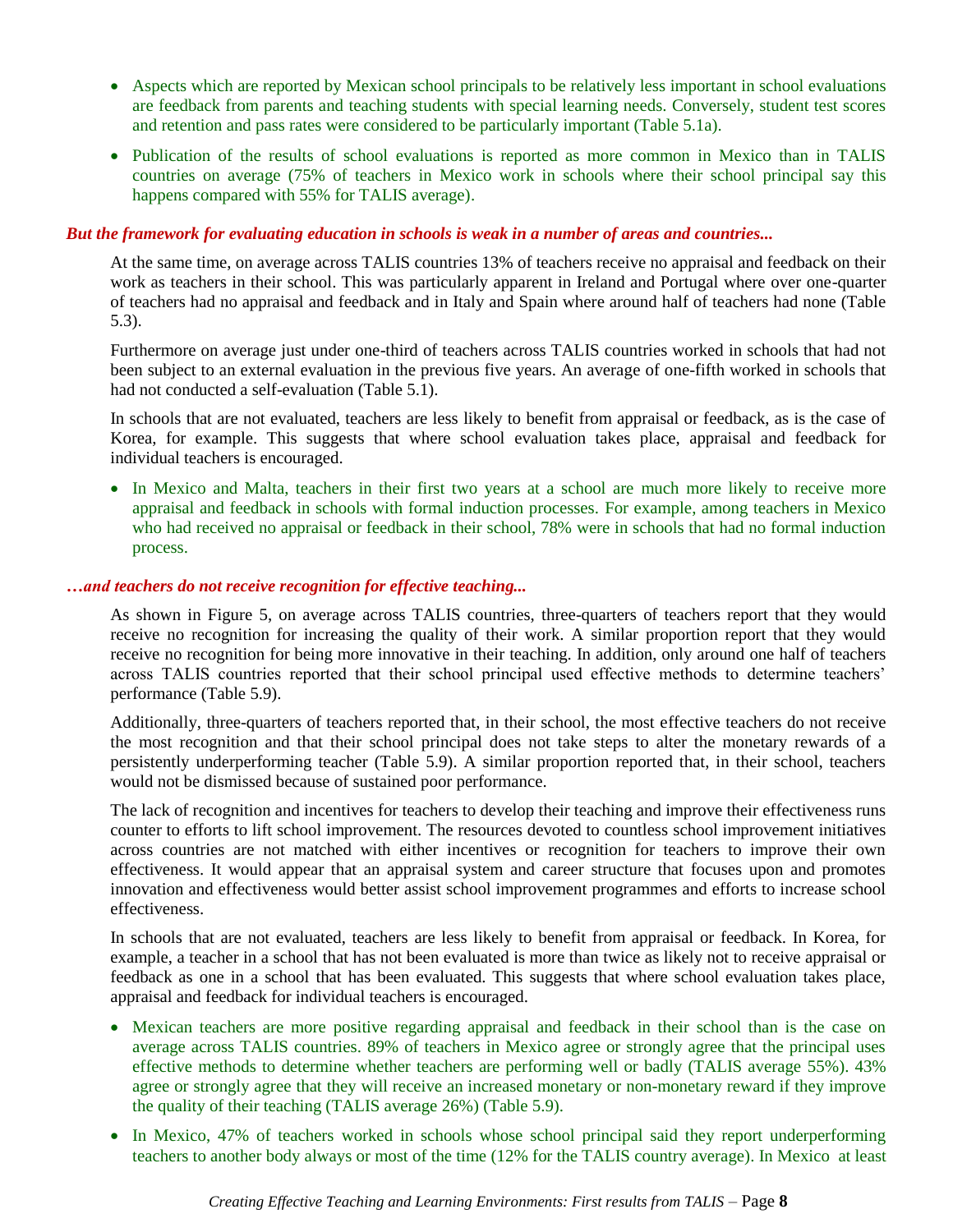one-third of teachers had school principals who reported that they always establish a development plan using appraisal and feedback for teachers to address weaknesses in their teaching (TALIS country average of 21%) (Table 5.9).

#### *…and feedback tends to have limited impact on material reward systems or career advancement...*

School evaluations and teacher appraisal and feedback have little financial impact. On average across TALIS countries, only around 10% of teachers' appraisal and feedback is linked to any kind of monetary reward and for only 16% is it linked to career advancement (Table 5.5). In addition, school evaluations are linked to the remuneration of only one-quarter of teachers and less than four teachers in ten work in schools where school evaluations are linked to the school budget (Table 5.2).

• In Mexico, school evaluations had a comparatively greater influence on teachers' remuneration and bonuses (as is the case in Brazil, Hungary, Italy, Korea, Malaysia, Poland, the Slovak Republic and Slovenia) (Table 5.2). Also Mexican teachers relatively frequently report a change in work responsibilities as a result of appraisal and feedback (56% of teacher report this, which is a proportion twice as large as the TALIS average of 27%). Teachers in Mexico (and Australia, Brazil, Ireland, Malta, Poland, Portugal, Spain and Turkey) also report more of an impact on career advancement than of direct monetary outcomes from appraisal and feedback (Table 5.5).

# **SHAPING THE DEVELOPMENT OF TEACHERS THROUGH EFFECTIVE SCHOOL LEADERSHIP**

*School leadership plays a vital role in teachers' working lives and on their effectiveness. A revolution in the model of school leadership in recent years has seen a substantial shift from a largely bureaucratic administration to a paradigm of "leadership for learning" with the school principal as instructional leader. TALIS is the first international survey to address in detail the management behaviour and style of school principals in secondary schools and to look at the presence of new trends in school leadership and their impact on teachers.*

#### *Instructional leadership often goes hand in hand with administrative leadership.*

Instructional leadership (actions to support or improve teachers' instruction and to set the school's goals and curriculum development) is present particularly in Brazil, Poland and Slovenia. Although, in the same countries, administrative leadership (actions to support or improve teachers' instruction and to set the school's goals and curriculum development) is also visible (Table 6.7).

Countries where administrative leadership is particularly evident are Bulgaria and Malaysia, whereas the opposite is true most notably in Denmark. Overall, school principals who are strong instructional leaders are more likely to be strong administrative leaders as well. This contradicts the notion that these are alternative styles.

- Based on their own reports about their attitudes and practices, school principals in Mexico on average show relatively stronger tendencies towards administrative leadership than instructional leadership. Principals in Mexican schools in which teachers' innovative teaching practices are important to the evaluations tend to take more of an instructional leadership style of management (this is the case as well for Belgium (Fl.), Bulgaria, Estonia, Korea, Norway, Portugal and Turkey).
- In Mexico also, higher levels of an instructional leadership style are associated with the use of student test scores as an evaluation criterion for the appraisal of teachers. This is the case as well in Austria, Belgium (Fl), Bulgaria, Norway, Portugal and Spain.

#### *Leadership style has little association with teachers' beliefs, attitudes or practices...*

A school's leadership style has no pronounced relation to teachers' beliefs about teaching, to their teaching practices or to classroom climate (Tables 6.4, 6.5 and 6.7).

 In Mexico (as well as Hungary, Iceland, Lithuania, Malaysia, and Poland), where principals use an instructional leadership style, teachers are also more likely to co-operate and work together (Table 6.6). Last but not least, in Mexico (as in Denmark, Hungary, Iceland, Malta, and Portugal), schools with principals who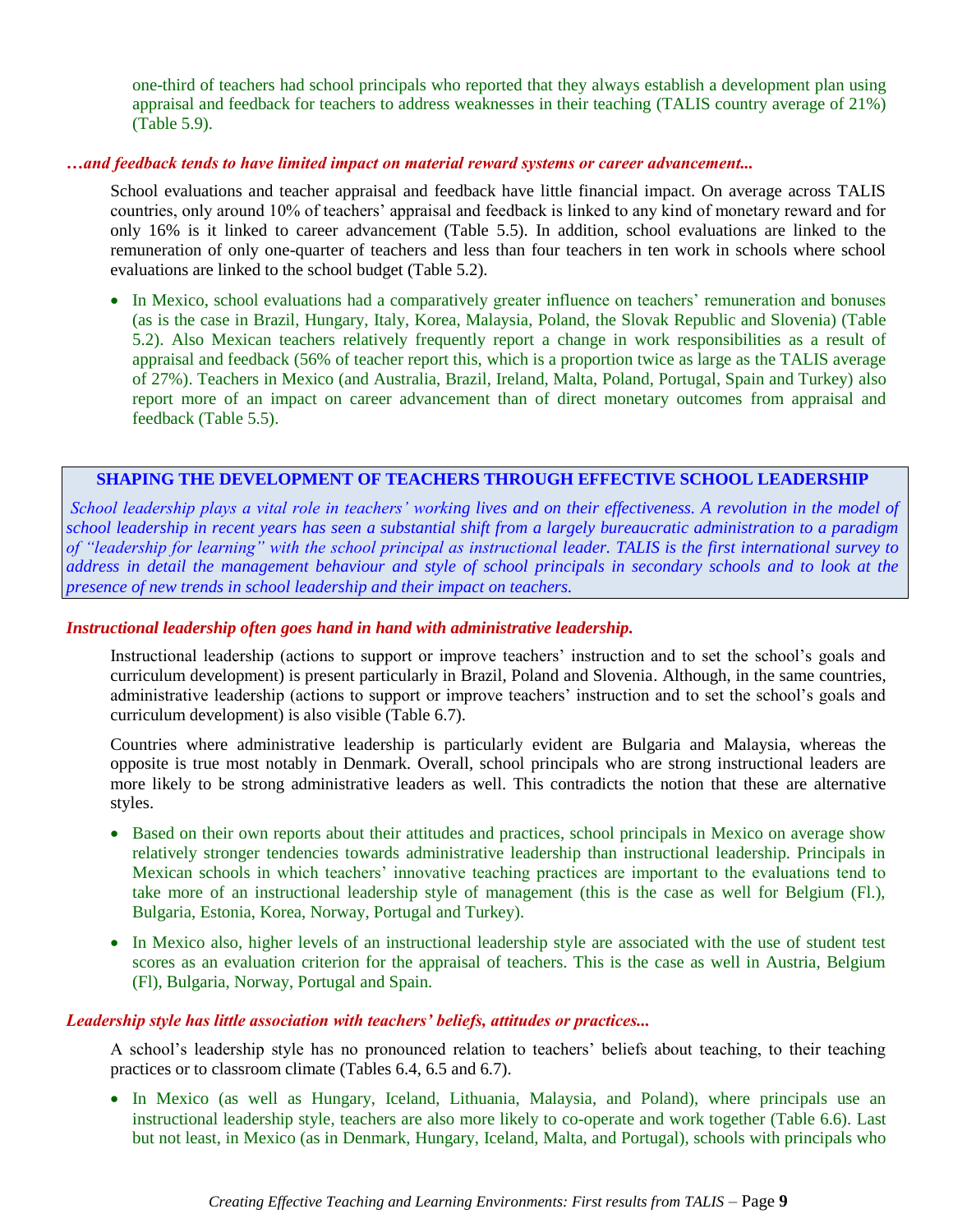adopt more of an instructional leadership style tend to have more positive relations between teachers and students, net of other factors regarding the school and the teacher (Table 6.7).

# *...but often relates to the ways in which teachers are appraised, and the link between appraisal and professional development.*

In more than half of the TALIS countries there is a greater chance of teacher appraisal recognising the participation in professional development by teachers in schools where strong instructional leadership is present (Table 6.9). In most countries, school principals in such schools are also more likely to use further professional development to address teachers' weaknesses identified in appraisals.

 In Mexico, as in 12 other countries, when a principal uses a more pronounced instructional leadership style, teacher appraisals are more likely to consider teacher's use of professional development. Also in Mexico, principals who adopt instructional leadership manage schools in which appraisals recognise innovative teaching practices. This can be observed as well in Australia, Estonia, Hungary, Iceland, Korea, Lithuania, Poland, Slovenia and Turkey.

# **A PROFILE OF LOWER SECONDARY TEACHERS AND THEIR SCHOOLS**

*TALIS establishes a profile of lower secondary teachers and their schools in order to contextualise its findings.*

#### *Teachers in lower secondary schools are mostly female...*

In every TALIS country, most teachers are female: almost 70%, on average, rising to 80-85% in Bulgaria, Estonia, Lithuania, the Slovak Republic and Slovenia. Turkey, Mexico and Spain are more balanced, with over 40% of male teachers (Table 2.1).

On the other hand, only 45% of school principals across countries are female, suggesting a "glass ceiling" for promotion possibilities within schools (Table 2.1).

 Mexico shows a more balanced picture of gender representation, with 53% of female teachers, than its counterparts across countries. Nevertheless, the glass ceiling seems to exist as well, as only 34% of school principals are teachers (compared to 45% across TALIS countries).

#### *...and the workforce is ageing.*

In most cases, the majority of teachers are over 40. On average across TALIS countries, the percentage of teachers over 50 is 27%, which is nearly double the percentage of teachers under 30 (15%). In Austria, Italy and Norway 40% or more of teachers are over 50 and less than 10% are under 30 (Table 2.1). Many countries will soon need to replace a large number of retiring teachers.

 Mexico is also experiencing an aging teaching force, although to a lesser extent than the average of TALIS countries. The percentage of teachers over 50 is 22%, but the percentage of teachers under 30 is similar to the OECD average. Only 15% of teachers are aged under 30 years, and about 60% of teachers are over 40 years-old (Table 2.1).

#### *Most teachers are long-serving and on permanent contracts.*

Across TALIS countries some 85% of teachers are on permanent contracts. Over 60% have taught for more than ten years, and in Austria and Italy the majority have over 20 years of service (Table 2.3).

However, some teachers, particularly those first entering the profession, face the uncertainty and challenge of a fixed-term contract usually of a year or less. In Brazil, Iceland, Ireland and Portugal, at least one teacher in four is on a fixed-term contract (Table 2.3). For many, these are requirements that must be successfully fulfilled before being granted a permanent contract. Policy makers need to balance the advantages of supporting an experienced, long-serving teaching force against the need for dynamism and "new blood".